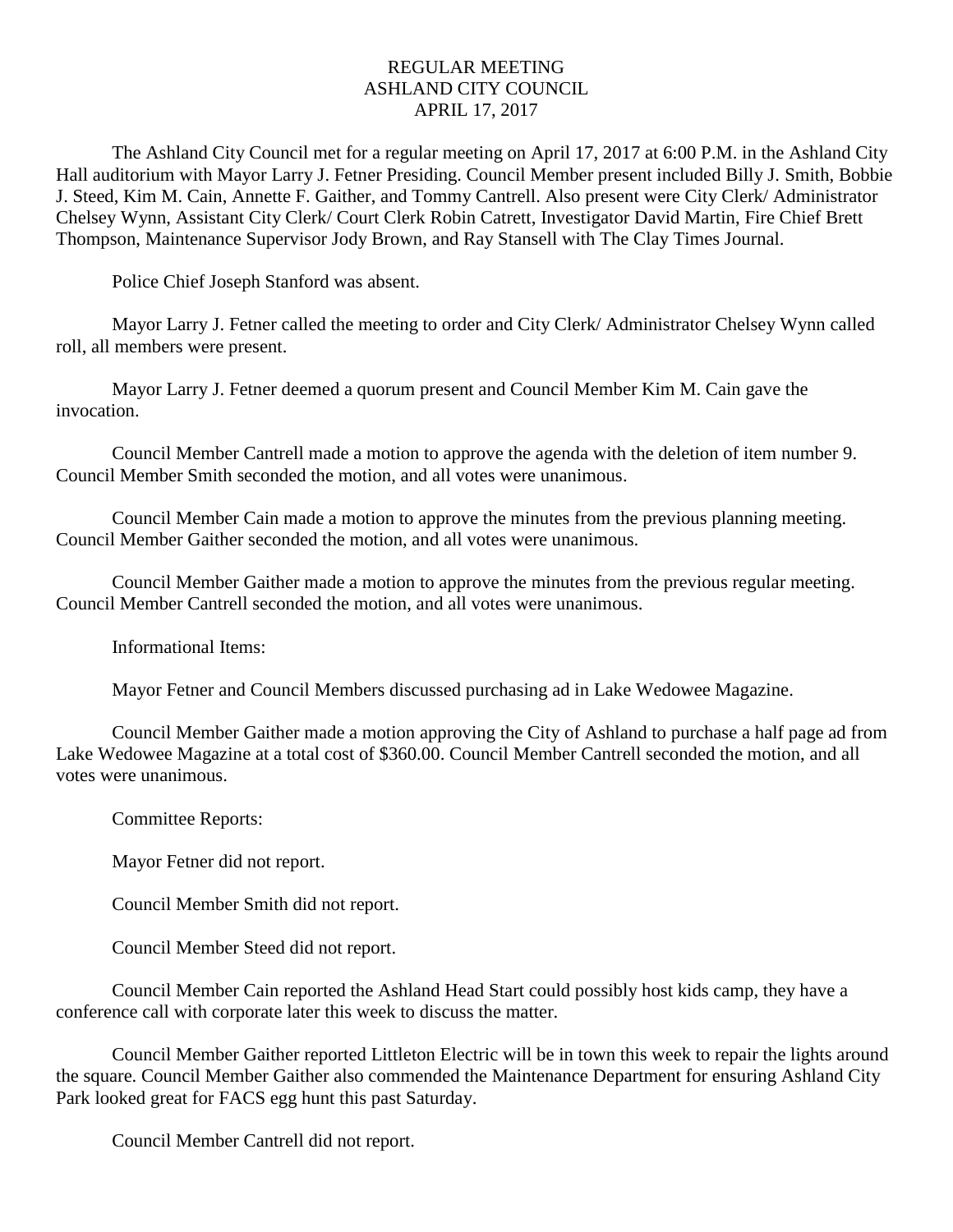City Clerk/ Administrator Chelsey Wynn reminded everyone to complete their Statement of Economic Interest before May 01, 2017.

Investigator Martin reported on Officer training and the Reserve program.

Fire Chief Thompson did not report.

Maintenance Supervisor Jody Brown thanked the Mayor and Council for helping with SGA clean-up day. Supervisor Brown also advised Littleton Electric will be in town Tuesday morning to repair lights around the square.

New Business:

Council Member Cain made a motion to approve the bills received since the last council meeting. Council Member Smith seconded the motion, and all votes were unanimous.

Council Member Cain made a motion approving the City to pay S. S. Nesbit for VFIS (volunteer fire) policy in the amount of \$5,840.00. Council Member Cantrell seconded the motion, and all votes were unanimous.

Council Member Cantrell made motion approving the City to pay S.S. Nesbit for City of Ashland insurance renewal in the amount of \$48,584.00. Council Member Gaither seconded the motion, and all votes were unanimous.

Council Member Smith made a motion to accept the resignation of Part-Time Maintenance laborer Adrian Odem. Council Member Cantrell seconded the motion, and all votes were unanimous.

Council Member Gaither made a motion approving the City to open and advertise for two weeks for the position of Part-Time Maintenance laborer. Council Member Cantrell seconded the motion, and all votes were unanimous.

Council Member Gaither made a motion to purchase two computer mounting bases for new patrol units at a cost of \$313.00 from Fleet Safety Equipment, Inc. Council Member Smith seconded the motion, and all votes were unanimous.

Council Member Cantrell made a motion approving the purchase of refreshments and supplies for City Hall open house at an estimated cost of \$400.00. Council Member Cain seconded the motion, and all votes were unanimous.

Council Member Gaither made a motion approving the City to hire T&T Stonework to repair the Urban Park walls at a cost of \$13,200.00. Council Member Cain seconded the motion, and all votes were unanimous.

Council Member Gaither made a motion approving the City to pay East Alabama Commission quarterly membership dues of \$306.00. Council Member Cantrell seconded the motion, and all votes were unanimous.

Council Member Cantrell made a motion approving the City to pay Municipal Workers Compensation Fund \$1,393.00. Council Member Smith seconded the motion, and all votes were unanimous.